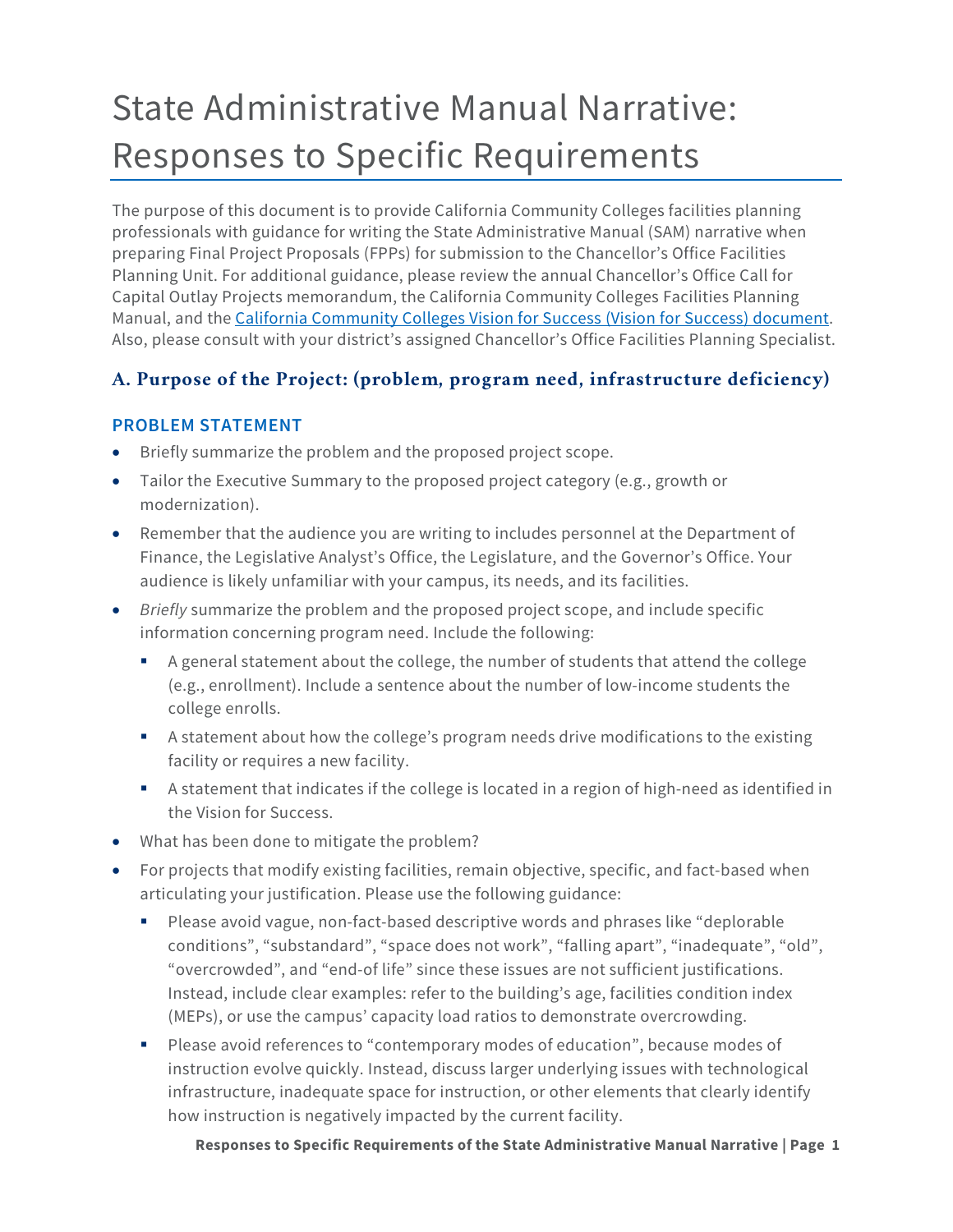- Please avoid words or phrases like "facilities are scattered across campus" or are "decentralized". If the proposed project centralizes programs in one location or area, please describe the *benefits* of centralizing the programs.
- Please identify all issues in the problem statement including if the proposed project responds to changes in state standards related to fire/life/safety issues, code violations, court-ordered projects, and/or new legislation (e.g., ADA accessibility standards, seismic vulnerabilities, or building code violations, if court ordered). Sometimes there is more than one problem that prompts the need for new facilities or to modify an existing facilities.
- Specify the assignable square feet (ASF) of the project and what those spaces will be composed of (lab, lecture, office) and whether the project will include space for Career and Technical Education (CTE) courses.
- Please do not introduce a proposed solution in this section, as the purpose of this section is only to identify the problem.
- If your district is applying for hardship, you will need to demonstrate the local effort to raise revenues and provide evidence of at least one of the following:
	- District passed a local General Obligation bond within the past two years but it is not sufficient to fund the project.
	- Debt-level of at least 70 percent of bonding capacity (2.5 percent of AV).
	- **Total district bonding capacity less than \$50 million.**

*California College has 13,425 students enrolled in its instructional programs, and 10,200 (76 percent) of California College's students are low-income. California College has 983 full-time equivalent employees who provide administrative leadership, student services, and instruction. There are 42 full-time equivalent employees who directly serve the programs associated with the proposed project. The California College CCD and the California College campus are located in the Central Valley, which is identified by the California Community College Vision for Success as a region of highneed.*

*The California College Instructional Building Replacement project includes demolition of the eastern wing of Building E, the eastern wing of Building F, and the western wing of Building D. The project supports the academic areas of Biology, Social Sciences, Psychology, Speech Communication, English, Humanities, Spanish, and Vocational English as a Second Language (ESL). California CCD will demolish the old building and replace it with a new two-story building that has 20,160 assignable square feet (ASF) consisting primarily of lecture, laboratory, and office space. The existing instructional buildings (D, E, and F) were constructed in 1954 and currently house instructional programs. The 65-year-old buildings have not been renovated and contain the original building systems that do not support the current academic programs for several reasons, including: physical access and seismic issues.*

*The current facilities no longer meet building seismic codes. The district recently commissioned a third-party seismic study, which found that all three buildings are assessed at risk level IV. The college is located in City X, which is located approximately 50 miles from California's San Andreas Fault. In a seismic event, these facilities may pose structural hazards.*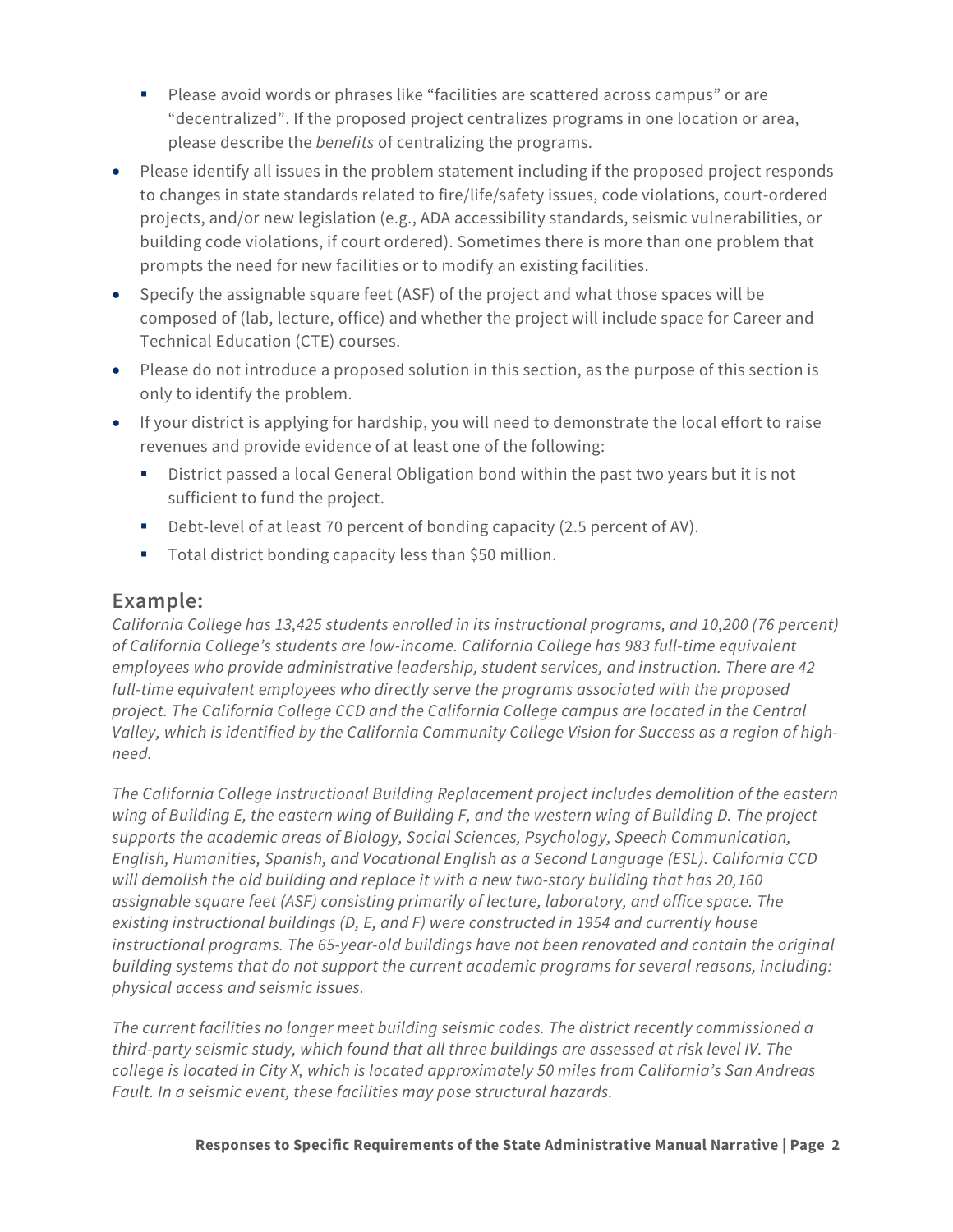#### *Programmatic Issues*

*Although the structural problems with the buildings are a concern in terms of the safety of faculty, students, and staff, these buildings do not serve the instructional needs of the programs.*

*The buildings' design and the materials used to construct these concrete buildings make installing new technology very difficult. Faculty and students cannot access the Internet from some instructional spaces. The materials and design used to construct these concrete buildings has made*  installing technology very difficult. Both instructors and students are hindered by the lack of *technology in using new teaching/learning methodologies. Student services cannot provide the full spectrum of programs due to the inability to access technology.*

*The electrical, heating, ventilation and air conditioning systems are original and cannot support increased loads generated by additional computers and other electronics. The lack of appropriate infrastructure results in power outages and failing mechanical systems. The buildings' insufficient technological infrastructure causes interruptions in instruction and failure to deliver consistent support to the instructional program.*

# **Solution Criteria**

The alternatives discussed in "C. Alternatives" must be analyzed against the solution criteria:

- Write solution criteria as positive statements to make the argument for the best-fit solution identified in section C.
- Ensure that the language used in establishing the criteria is the same as the language used to analyze project alternatives.
- Please do not discuss the proposed solution; instead, discuss what would happen if the problem was resolved.

The following standard criteria is used to analyze each solution alternative that would satisfy the problem.

- Cost
- **Educational impacts**
- **Delivery timeline**
- Campus integration or cohesiveness
- **Security**
- **Energy efficiency and environmental sustainability**

## **B. Relationship to the Strategic Plan: (relevance of problem/need to mission and goals)**

- Discuss how the problem relates to the campus' master plan by analyzing the following:
	- **Describe how the identified solution criteria fulfills the campus master plan/mission;**
	- Please avoid vague statements like "the project supports the plan", "is in the master plan" or "meets the goals." Instead, briefly specify the master plan year that was approved by the district's local board. In addition, discuss the academic benefits of the proposed solution.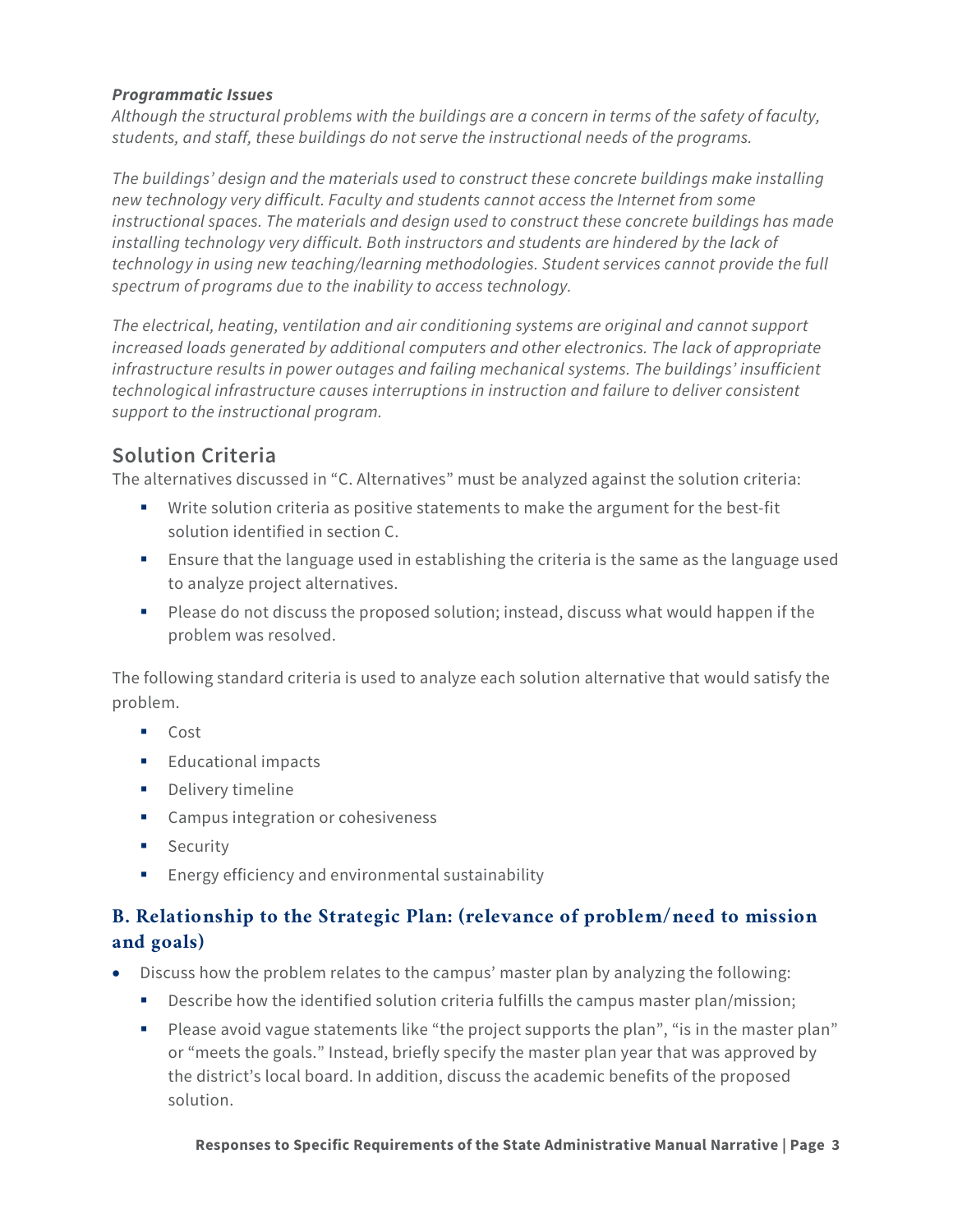- Descriptions must be brief, yet they should include all of the information requested.
- Indicate why fixing the identified problems is important to the master plan.
- Include a statement affirming that the proposed project advances the state's environmental sustainability goals, and describe the method used to achieve these goals.

*California CCD's Instructional Building Replacement project seeks to advance the goals of the California Community Colleges Vision for Success, an effort to improve student success, increase students' transfer to four-year institutions, and build robust career technical education programs. This project is among the highest priority detailed in the master plan which California CCD' board of trustees approved in 2019. While structural safety is the primary concern this project seeks to address with structural improvements, the 65 year-old buildings were not originally designed to accommodate technological infrastructure needed for instruction. Additionally, this project will integrate architectural elements that match the state's environmental sustainability goals. The district has evaluated the campus' energy and water usage to inform methods to implement sustainability measures for the proposed project, including energy efficient lighting and HVAC, installing photovoltaic systems, and integrating water conservation measures.*

*The college has experienced increased demand for degrees and certificates in the disciplines housed by the Instructional Building: Biology, Social Sciences, Psychology, Speech Communication, English, Humanities, Spanish, and Vocational ESL by XX.XX FTES and this facility will help meet that demand. In addition to meeting the demand, this facility will help achieve the set goals to increase awards in each of these disciplines by 20 percent in the next six-years.*

## **C. Alternatives:**

For each, describe the proposed alternative and provide a brief summary of scope, cost, educational impacts, delivery timeline, campus integration or cohesiveness, security, and energy efficiency and environmental sustainability.

- What options have been considered to address the problem identified above?
- Be objective in the discussion of alternatives. In this section of the SAM narrative, no solution has been chosen.
- What are the comparable ways to fix the problem?
- Discuss a minimum of three alternatives:
	- The first alternative should be the recommended solution.
	- The Department of Finance has requested that the alternatives include renovation of existing space, the installation of temporary buildings, and new construction.
- Remodeling existing space on campus should be one of the alternatives, particularly if there is excess space in any space category.
- Alternatives should be detailed per the format below, include:
	- **Brief alternative scope.**
	- Academic program impact and benefits to the instructional programs.
	- **Facility management benefits/impact on support budget.**

#### **Responses to Specific Requirements of the State Administrative Manual Narrative | Page 4**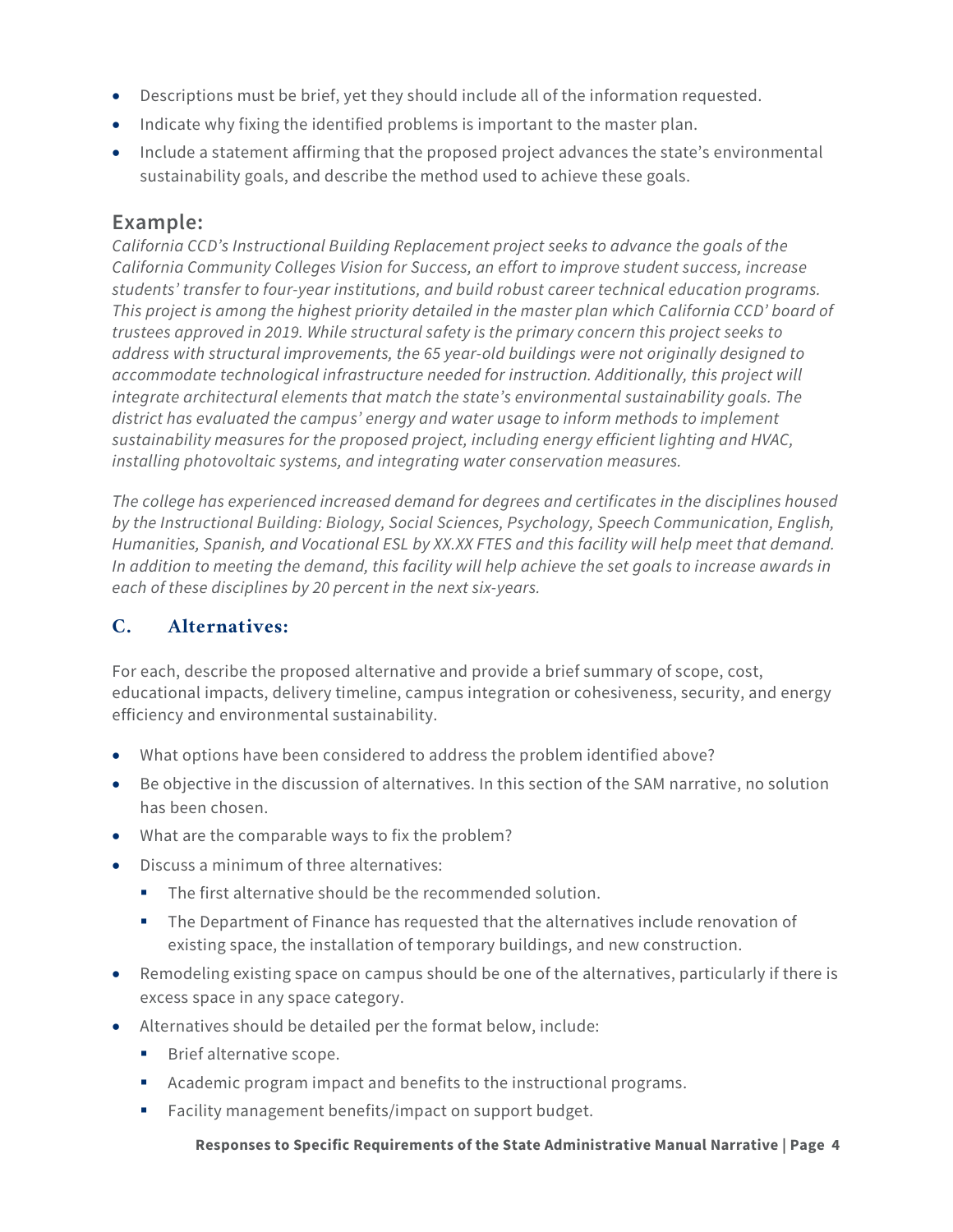- **Ensure that the language used in establishing the criteria is the same as the language used** to analyze project alternatives.
- List pros and cons that reflect the language used in the solution criteria section of the document.

*Three viable alternatives were analyzed to address the problems discussed above:*

- *Alternative 1 – Demolish the western wing of Building D plus the eastern wings of buildings E and F and construct a replacement building*
- *Alternative 2 – Remodel the western wing of Building D and the eastern wings of buildings E and F*
- *Alternative 3 – Lease space off campus*

*Alternative #1 Demolish the western wing of Building D and the eastern wings of buildings E and F and construct a new building with a total of 20,160 ASF. The estimated cost of this alternative @ CCI 7120 and EPI 3848 is \$XX.*

#### *Pros:*

- *Educational Impacts – Provides the technology and configuration to support student services programs.*
- *Educational Impacts – Creates an on-campus environment where students can learn through the incorporation of current educational technologies*
- *Delivery Timeline – Project delivers a solution in the shortest amount of time*
- *Campus integration or cohesiveness – Project is included in the campus' master plan*
- *Security - Improves campus security systems*
- *Energy efficiency and environmental sustainability – Improves energy efficiency*
- *Is the least cost solution.*

*Cons:*

• *None*

*Alternative #2 – Modernize existing Building. Modernize Building D for a total of 20,160 ASF. The estimated cost of this alternative @ CCI 7120 and EPI 3848 is \$XX.*

#### *Pros:*

- *Educational Impacts – Provides the technology and configuration to support student services programs*
- *Educational Impacts – Creates an on-campus environment where students can learn through the incorporation of current educational technologies*
- *Delivery Timeline – Project delivers a solution in the shortest amount of time*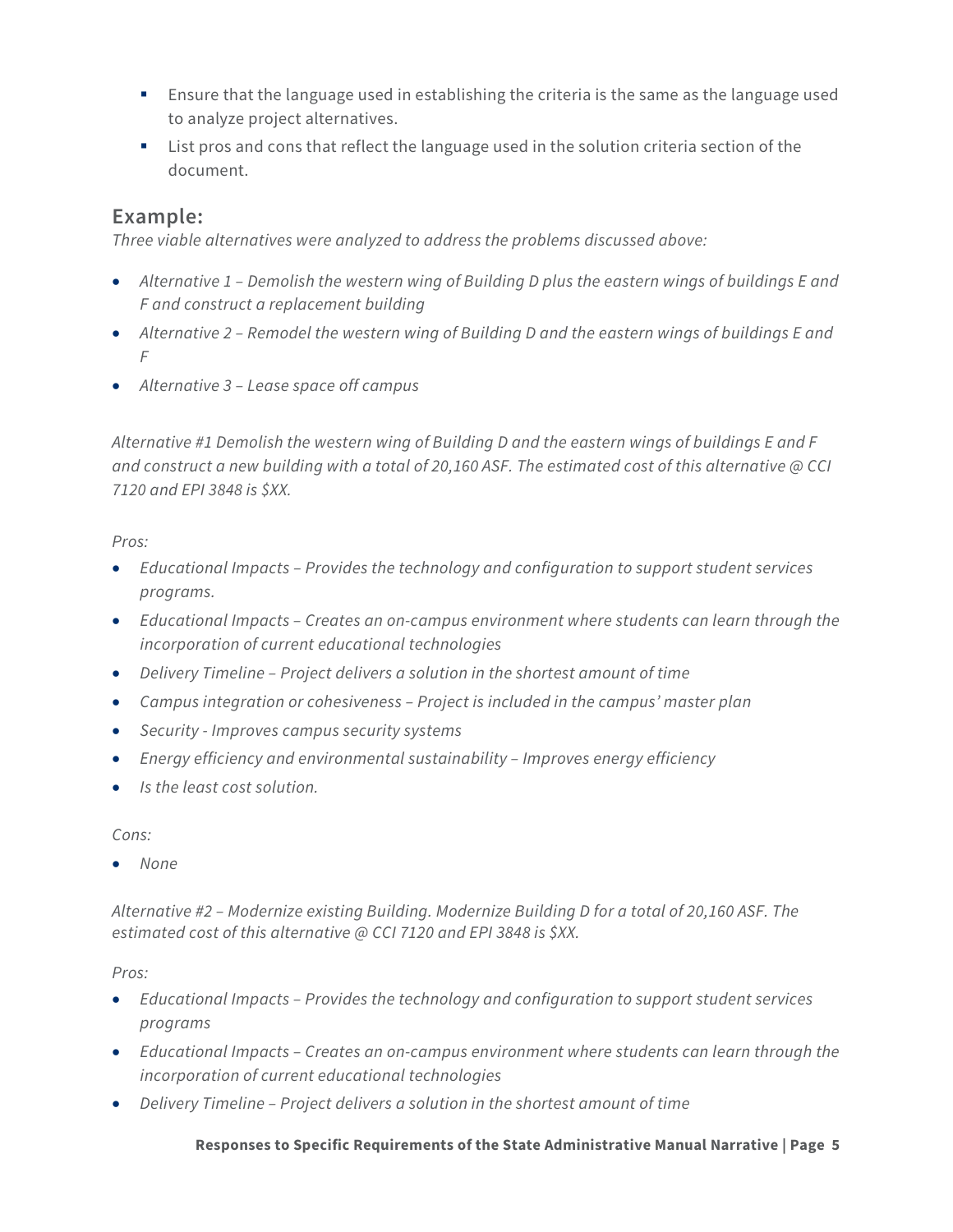*Cons:*

- *Cost – Is not the least cost solution.*
- *Campus integration or cohesiveness – Project is not included in the district's master plan.*
- *Security – Improvement to campus security systems is limited*
- *Energy efficiency and environmental sustainability – Improvement to energy efficiency is limited*

*Alternative #3 – Lease off campus space. Lease 20,160 ASF of off campus space. The estimated cost of this alternative @ CCI 7120 and EPI 3848 is \$XX.*

*Pros:*

- *Educational Impacts – Provides the technology and configuration to support student services programs.*
- *Educational Impacts – Creates an on-campus environment where students can learn through the incorporation of current educational technologies.*
- *Delivery Timeline – Project delivers a solution in the shortest amount of time.*

*Cons:*

- *Cost – Is not the least cost solution.*
- *Educational Impacts – Does not provide the technology and configuration to support student services programs.*
- *Educational Impacts – Does not create an on-campus environment where students can learn through the incorporation of current educational technologies.*
- *Campus integration or cohesiveness – Project is not included in the district's master plan*
- *Security – Does not improve campus security systems.*
- *Energy efficiency and environmental sustainability – Does not improve energy efficiency*

#### **SOLUTION CRITERIA MATRIX**

Please complete the table below by providing a brief assessment of these alternatives for each criterion:

| <b>Solution Criteria</b>              | #1 New Building | #2 Modernization | #3 Lease Space<br>off campus |
|---------------------------------------|-----------------|------------------|------------------------------|
| <b>Least Cost Solution</b>            | Yes             | <b>No</b>        | <b>No</b>                    |
| <b>Educational Impact</b>             | Yes             | Yes              | Yes                          |
| Delivery Timeline                     | Yes             | Yes              | Yes                          |
| Campus Integration or<br>Cohesiveness | Yes             | <b>No</b>        | <b>No</b>                    |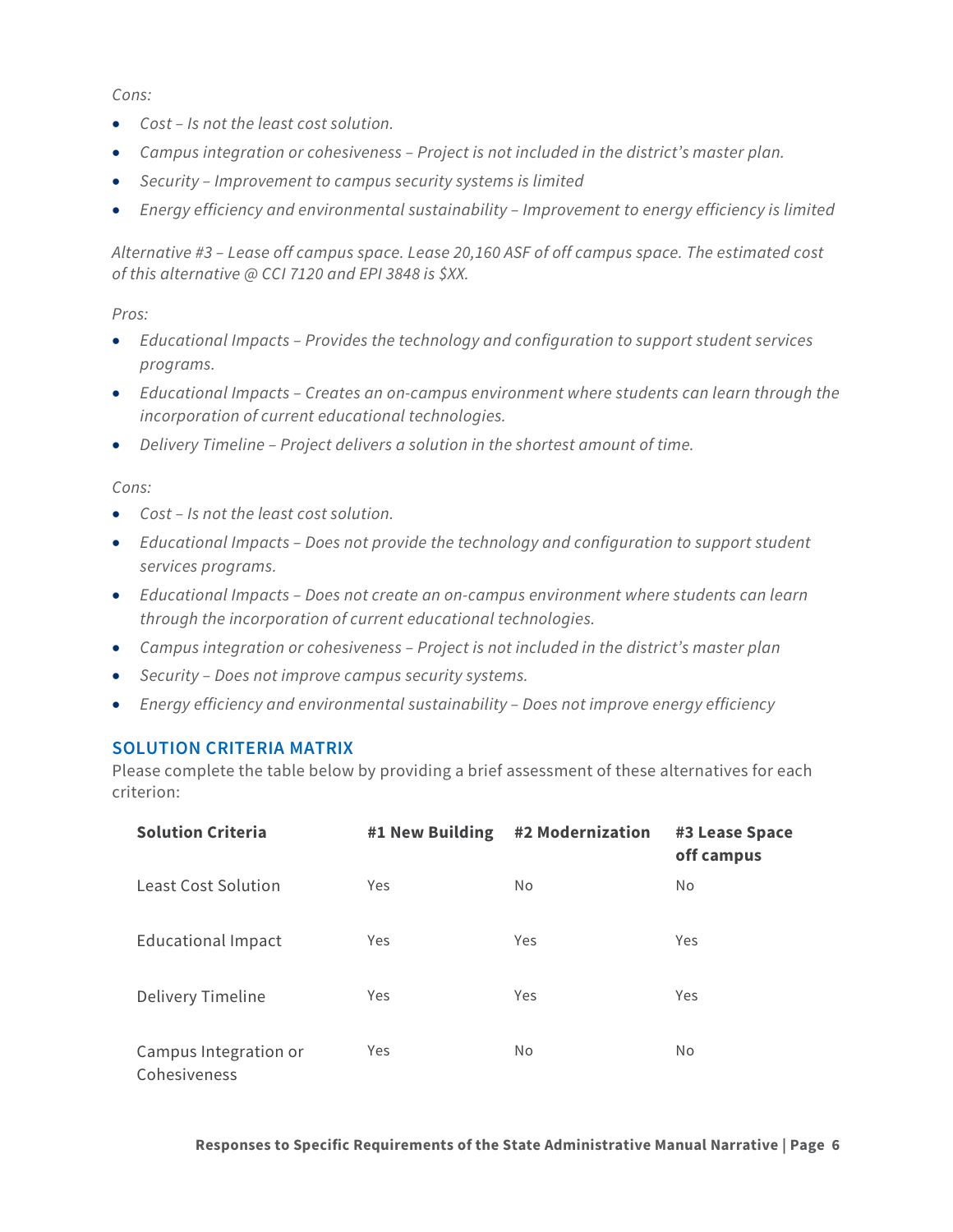| <b>Solution Criteria</b>                                 | #1 New Building | #2 Modernization | #3 Lease Space<br>off campus |
|----------------------------------------------------------|-----------------|------------------|------------------------------|
| Security                                                 | Yes             | No               | No                           |
| Energy Efficiency and<br>Environmental<br>Sustainability | Yes             | No               | No                           |

## **D. Recommended Solution:**

#### **1. WHICH ALTERNATIVE AND WHY?**

- Briefly discuss the merits of the chosen alternative and why it is the best choice of all the alternatives detailed above.
- The chosen alternative should meet all of the solution criteria.
- In this portion of the FPP, offer a synopsis of the pros and cons. The synopsis should not exceed a couple of paragraphs.
- If the chosen alternative provides additional space, and there is excess capacity on campus of any type, justify why the existing excess capacity cannot be renovated/remodeled to solve the identified problem. Ensure that the renovate/remodel alternative is discussed thoroughly.

# **Example:**

*Alternative #1 – Demolish the western wing of Building D and the eastern wings of buildings E and F and construct a new building is the chosen option because it meets all of the solution criteria. The new permanent building provides technologically advanced, appropriately configured learning spaces that support the academic and student services programs. The new building provides security features, and allows students to learn in a safe environment.* 

*Alternative #1 is consistent with strategies defined in the district's master plan, as it can be completed in a reasonable timeframe and aligns with college's strategic plan to enhance campus integration. The new building will be efficient, it improves environmental and sustainability measures. This alternative does not adversely impact the campus' operations budget, and is the least cost solution. The total estimated cost of this alternative @ CCCI 7120 and EPI 3848: \$XX.*

## **2. DETAILED SCOPE DESCRIPTION**

- Identify the state's project category and include the project category's essential data elements.
- Define the scope with succinct descriptors (e.g., location, number of stories, footprint, gross square feet (GSF), assignable square feet (ASF), space type, programs, buildings/spaces that are going away, programs that will be relocated).
- Discuss capacity/load ratios and ASF, include relevant information, tables can be cut and pasted into Word from the project's FUSION Project Scenario Summary Report.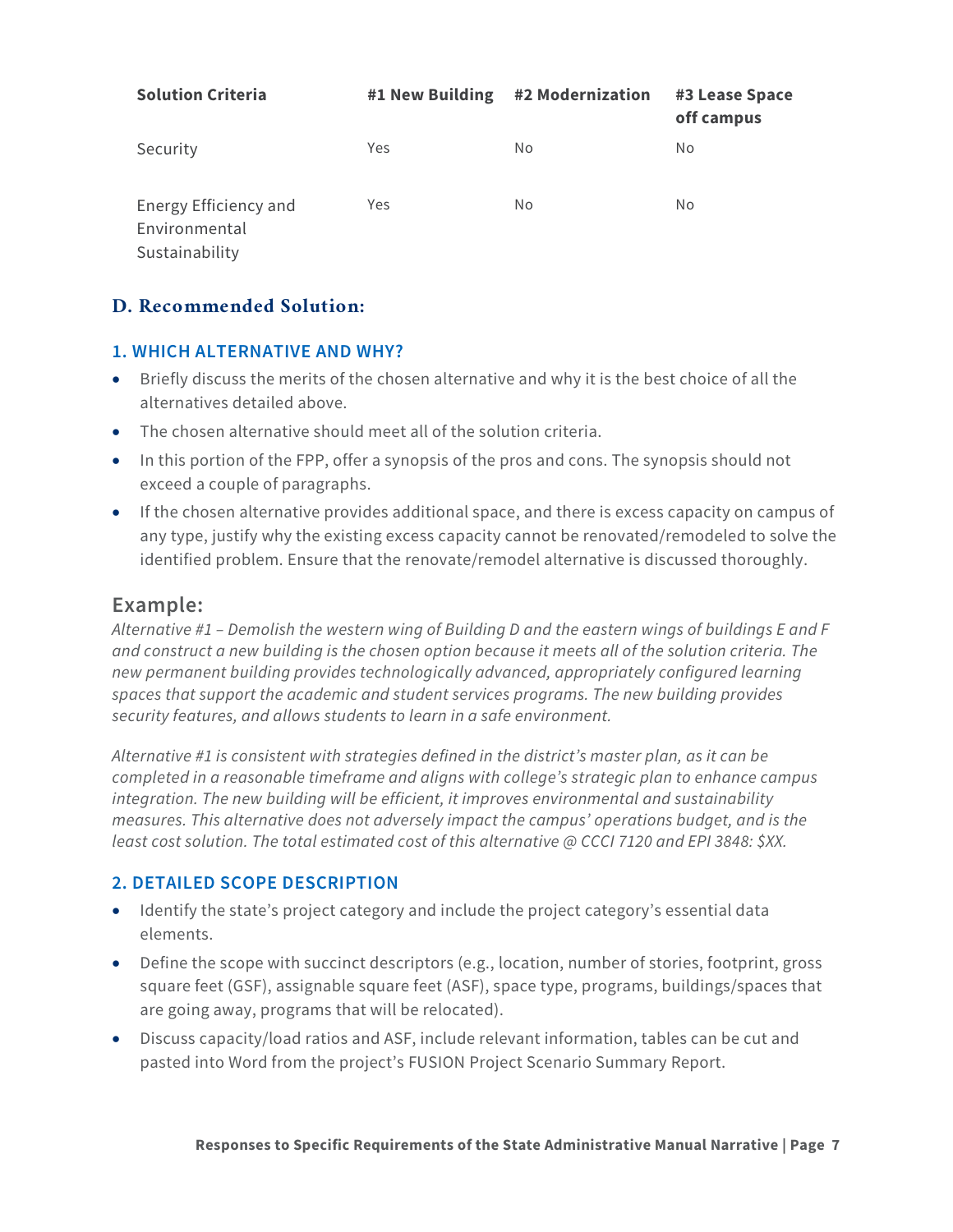*Remove the western wing of Building D, and the eastern wings of buildings E and F, and construct a replacement building on the same site. The 31,015 GSF with 20,160 ASF replacement building is includes 9200 ASF classroom, 3200 ASF laboratory, 2190 ASF Office, 1600 ASF Library, 1000 ASF AV/TV, and 2970 ASF other space. The site location for the project will be adjacent to and north of the existing Home Economic buildings.* 

#### *Capacity-Load Ratios*

*Upon completion of the project, capacity-load ratio for lecture spaces reduces from 102.4% to 101.5%. Laboratory spaces capacity load ratio reduces from 102.4% to 98.5%. In realigning overbuilt space at project completion, the office space capacity-load ratio reduces from 132.6% to 89.0%, a decrease of 43.6%, and Library space capacity-load ratio reduces from 117.2% to 90.7% capacityload ratio, a decrease of 26.5%. AV/TV spaces remain below 100% capacity-load ratio.*

| <b>Type</b>                 | Lecture  | Lab      | <b>Office</b> | Library        | <b>AV/TV</b> | Other    | <b>Total</b> |
|-----------------------------|----------|----------|---------------|----------------|--------------|----------|--------------|
| Primary                     | 9.200    | 3,200    | 2,190         | 1,600          | 1,000        | 2,970    | 20,160       |
| Secondary                   | $-5.173$ | $-1,200$ | $-5.951$      | $\overline{0}$ | $-3.462$     | $-1.469$ | $-17,255$    |
| Net                         | 4.027    | 2,000    | $-3,761$      | 1,600          | $-2,462$     | 1,501    | 2,905        |
| Beg. Cap/Load Ratios (2017) | 102.4%   | 102.4%   | 132.6%        | 117.2%         | 45.4%        | N/A      | 106.9%       |
| End. Cap/Load Ratios (2021) | 101.5%   | 98.5%    | 89.0%         | 90.7%          | 18.1%        | N/A      | 91.6%        |

#### **Space Analysis (ASF):**

## **3. BASIS FOR COST INFORMATION**

• Briefly describe for the proposed project, and how the cost estimate was determined. The information to be used should match what's on the JCAF32.

# **4. FACTORS/BENEFITS OF THE RECOMMENDED OTHER THAN THE LEAST EXPENSIVE ALTERNATIVE.**

- If the least cost solution is selected, state "The least cost alternative was chosen."
- If the least cost alternative was not selected, the response for this section is very important. If the justification is not convincing, another alternative will be selected or the proposal may be denied.
	- Clearly justify why this alternative was chosen over the least cost alternative (why don't the discussed lower cost models work?).
	- The programmatic benefits to choosing a higher cost alternative must clearly outweigh the least cost alternative (please provide quantitative information for support).
	- **If a compelling argument cannot be made to choose the least cost alternative, then,** perhaps, the least cost solution should be proposed or give more careful thought to the solution criteria.

# **5. COMPLETE DESCRIPTION OF IMPACT ON SUPPORT BUDGET**

• Briefly describe impact of project on the campus' support budget, if any.